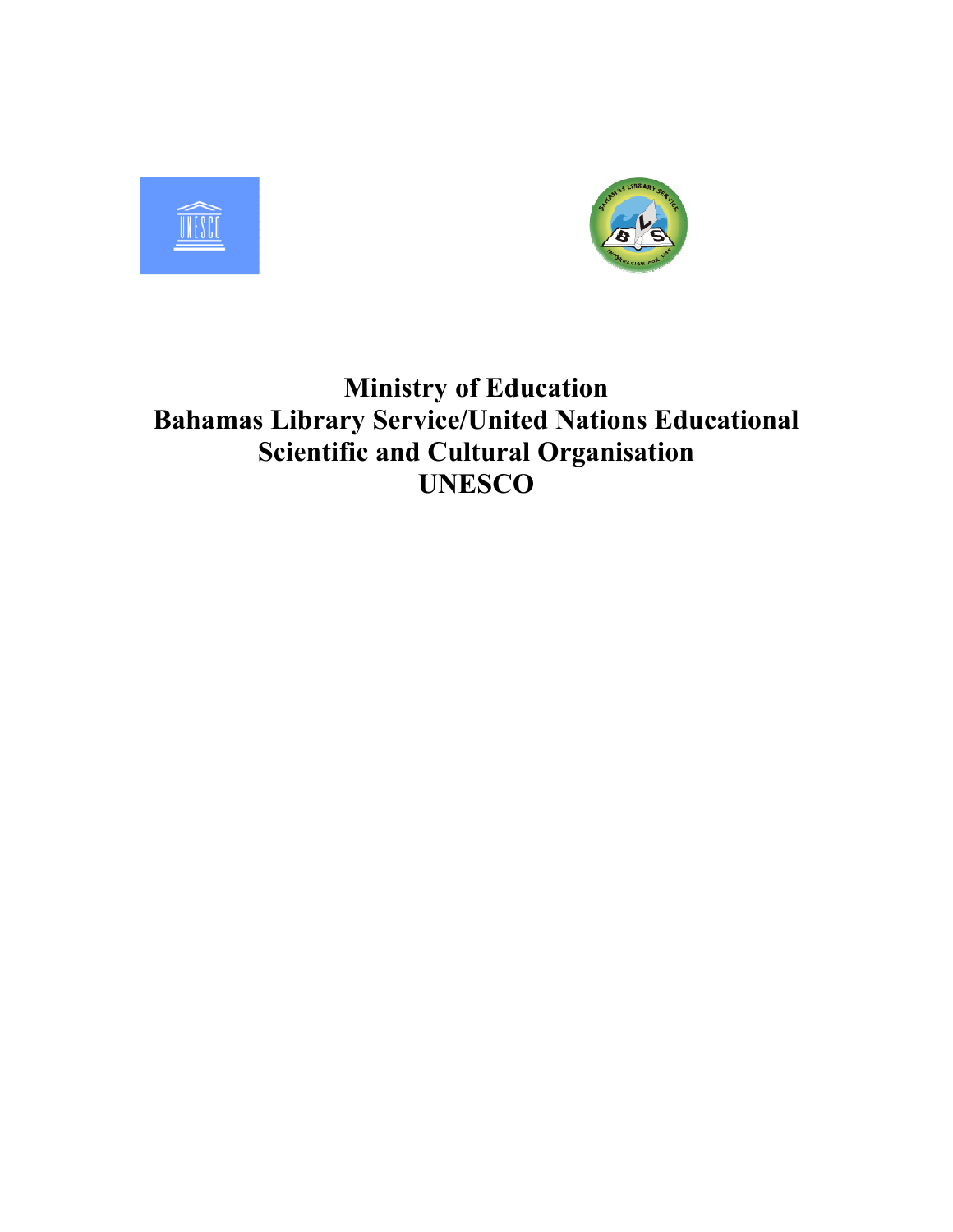#### **CONTENTS**

| <b>Library Cadets (RTLC) Programme</b>  |  |
|-----------------------------------------|--|
|                                         |  |
| <b>Academic</b>                         |  |
| Developing skills for future Careers In |  |
|                                         |  |
|                                         |  |
|                                         |  |
|                                         |  |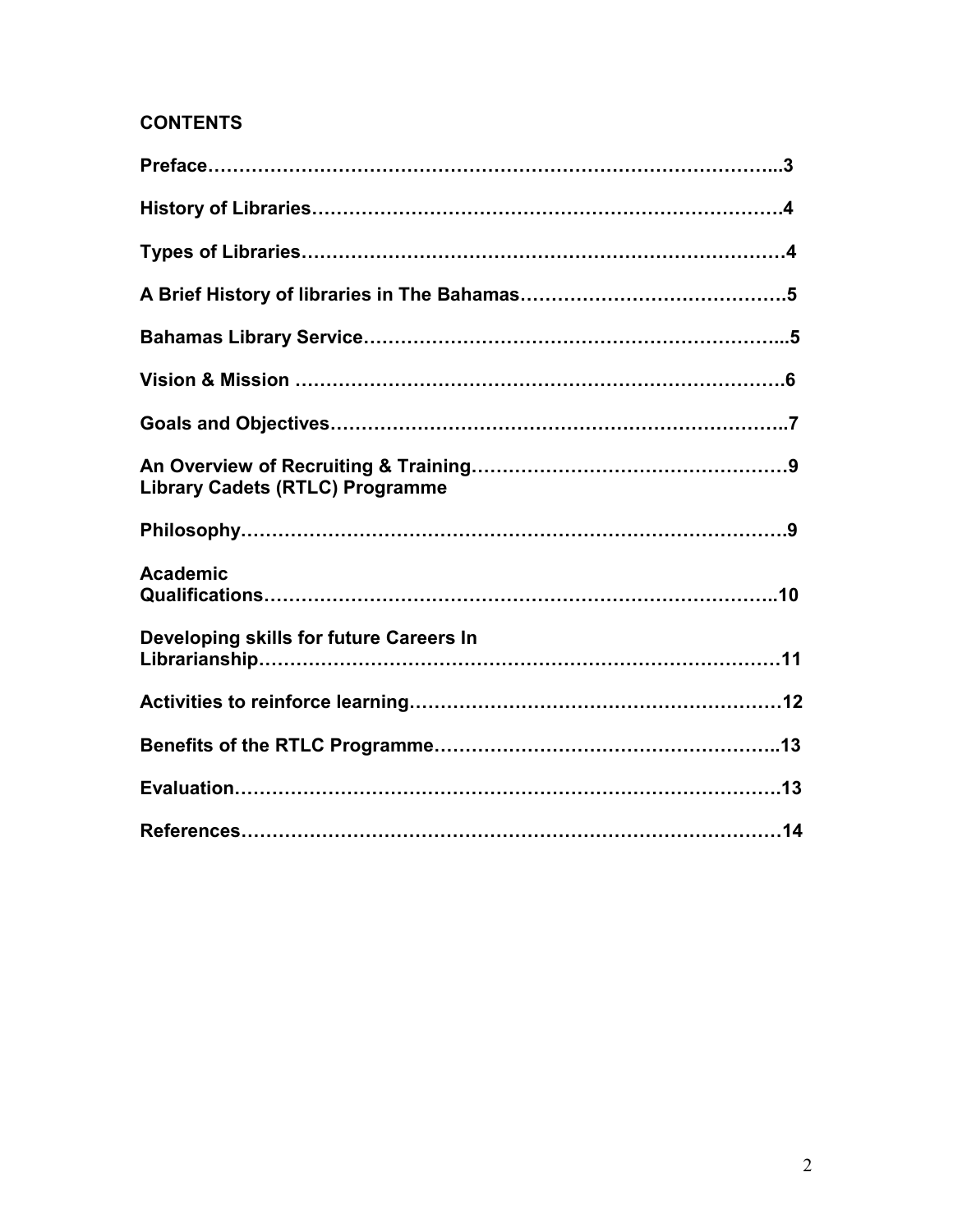## Preface

This booklet provides information for library cadets and persons interested in the information technology and related professions. It contains pertinent subjects such as history of libraries, and more specifically, a brief history of libraries in The Bahamas along with the Bahamas Library Service vision, mission, goals and objectives that serve as background Information for future librarians in the "Recruiting and Training Library Cadets" (RTLC) Programme.

Knowledge of the institution of libraries and the profession of librarianship is essential not only for employees but also potential employees of the library and information field. This is especially true, since in recent years, libraries have been intermarrying traditional services with new technologies for more effective and efficient service.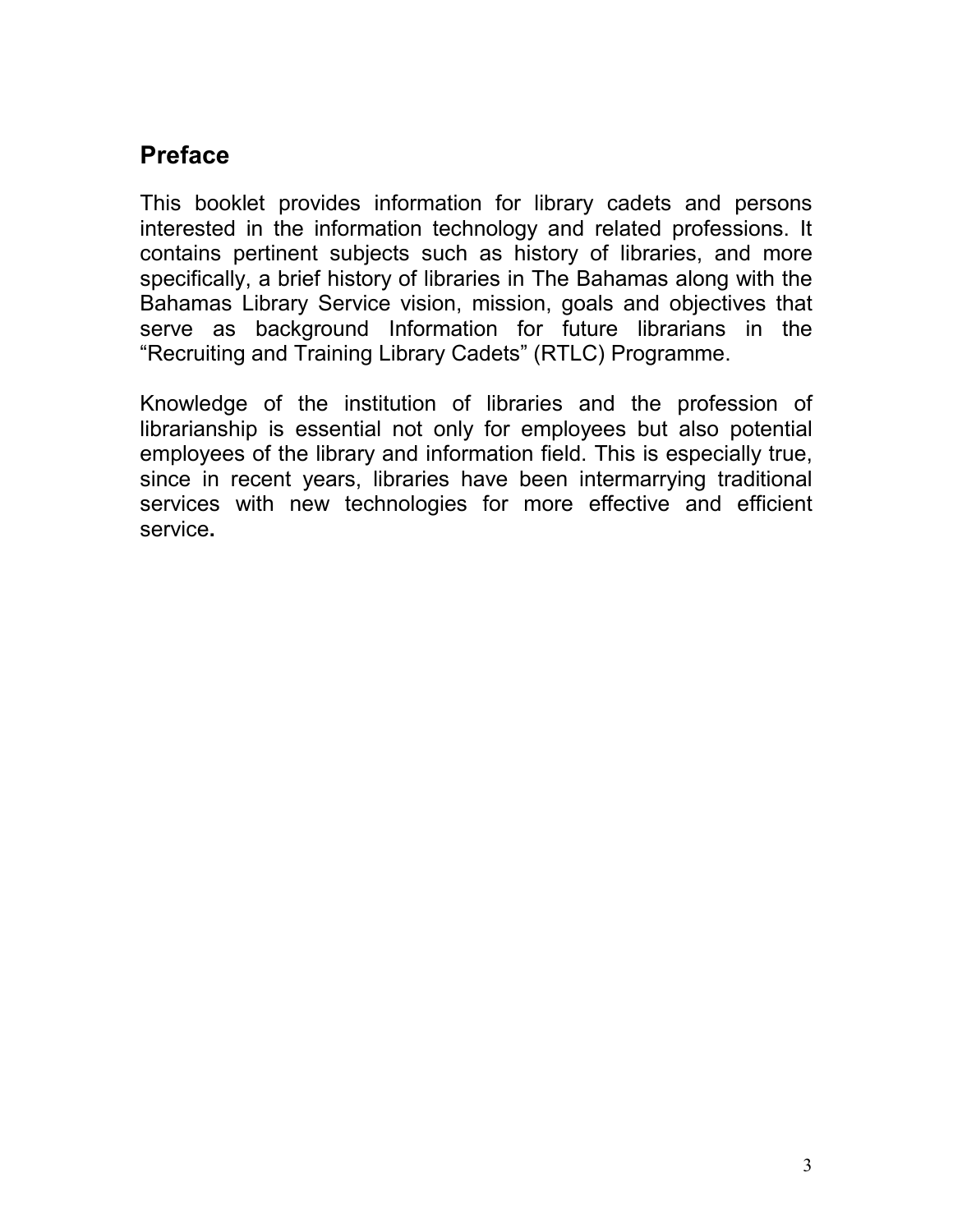## History of Libraries

The history of libraries began approximately around 3000 B.C. in the areas of the Tigris and Euphrates Rivers called the Fertile Crescent. The earliest libraries were found in Babylonia, Assyria, Greece, Egypt and Rome.

 During 1500-1800, there was an increase in literacy and libraries throughout Western Europe. For example, in Germany, town libraries were established providing popular reading for its citizens. Great Britain established municipal libraries in the 1600s and passed the first Public Libraries Act in 1850.

The first American public libraries were begun in 1803 in Salisbury, Connecticut. However, it was not until 1850s that the Boston Public library was established and publicly supported in the manner that we are familiar with today. American libraries mirrored the growth of those in Europe from 1500 to 1800. Like, Europe many private collections laid the foundation for university libraries such as Harvard and Yale and the national library, the library of Congress.

## Types of Libraries

The four main types of Libraries library are:

### (i) School Libraries

These were developed during the  $20<sup>th</sup>$  century so as to provide materials to support the curriculum. They also provide students with the basic skills needed to use libraries effectively.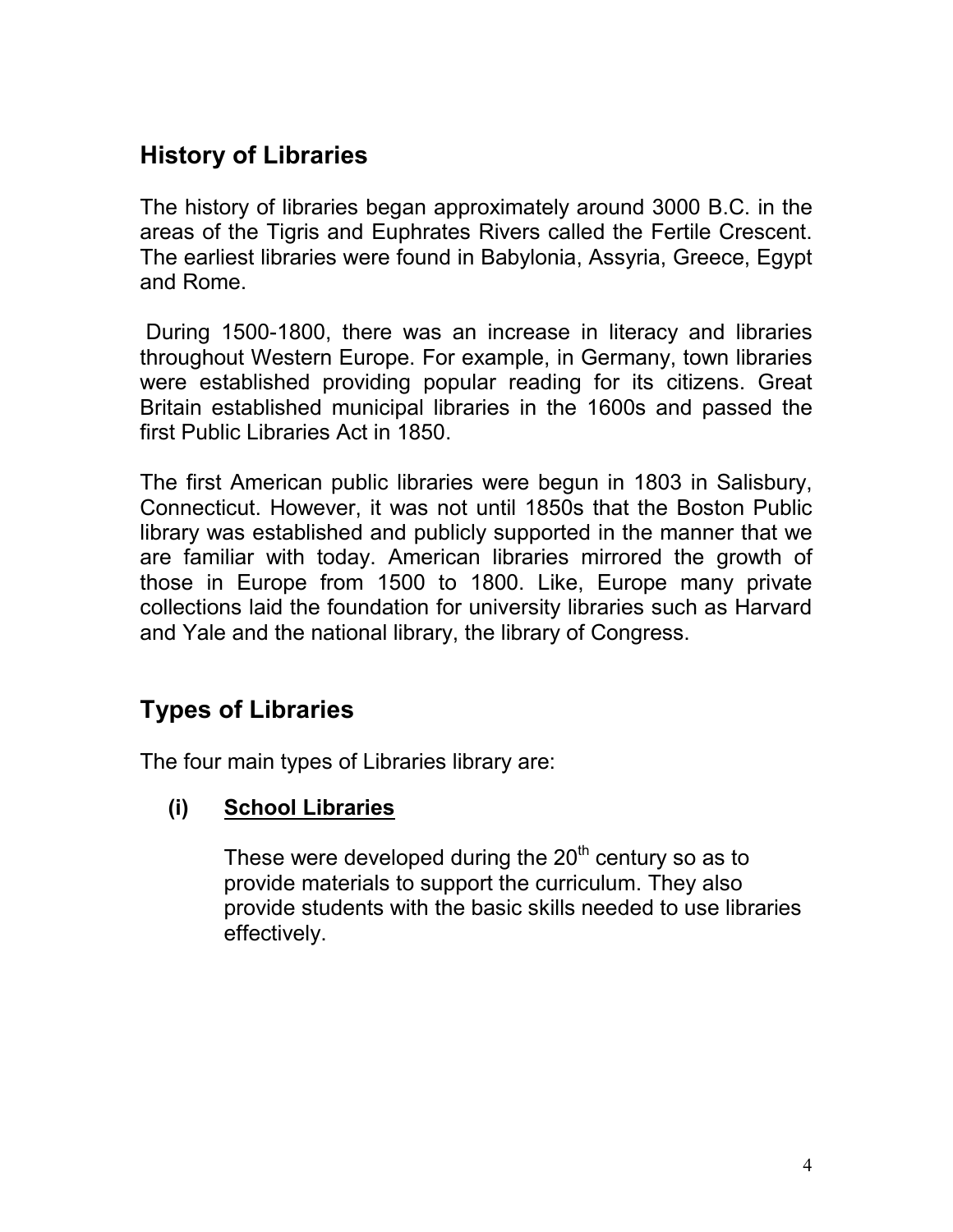#### (ii) Academic Libraries

These are found primarily in colleges and universities. They support the curriculum and provide and preserve information and resources for papers, research projects, thesis and dissertations.

#### (iii) Special Libraries

Special Libraries provide research and information needs of special groups of people for example, physicians, lawyers, scientists, and artists. Special collections can be found in banks, engineering, and shipping firms, hospitals, research laboratories, law offices and art galleries.

### (iv) Public Libraries

These are the most common type of libraries. They serve all sectors of society. The general collections provide information for:

- answering queries
- **E** leisure reading
- **F** research projects
- **Class assignments**
- **self improvement**
- **general education**

#### National Libraries

Many developed and emerging countries have National Libraries. The main aim of a country's National library is to preserve and safeguard the national culture and heritage and fulfill the informational needs of its society.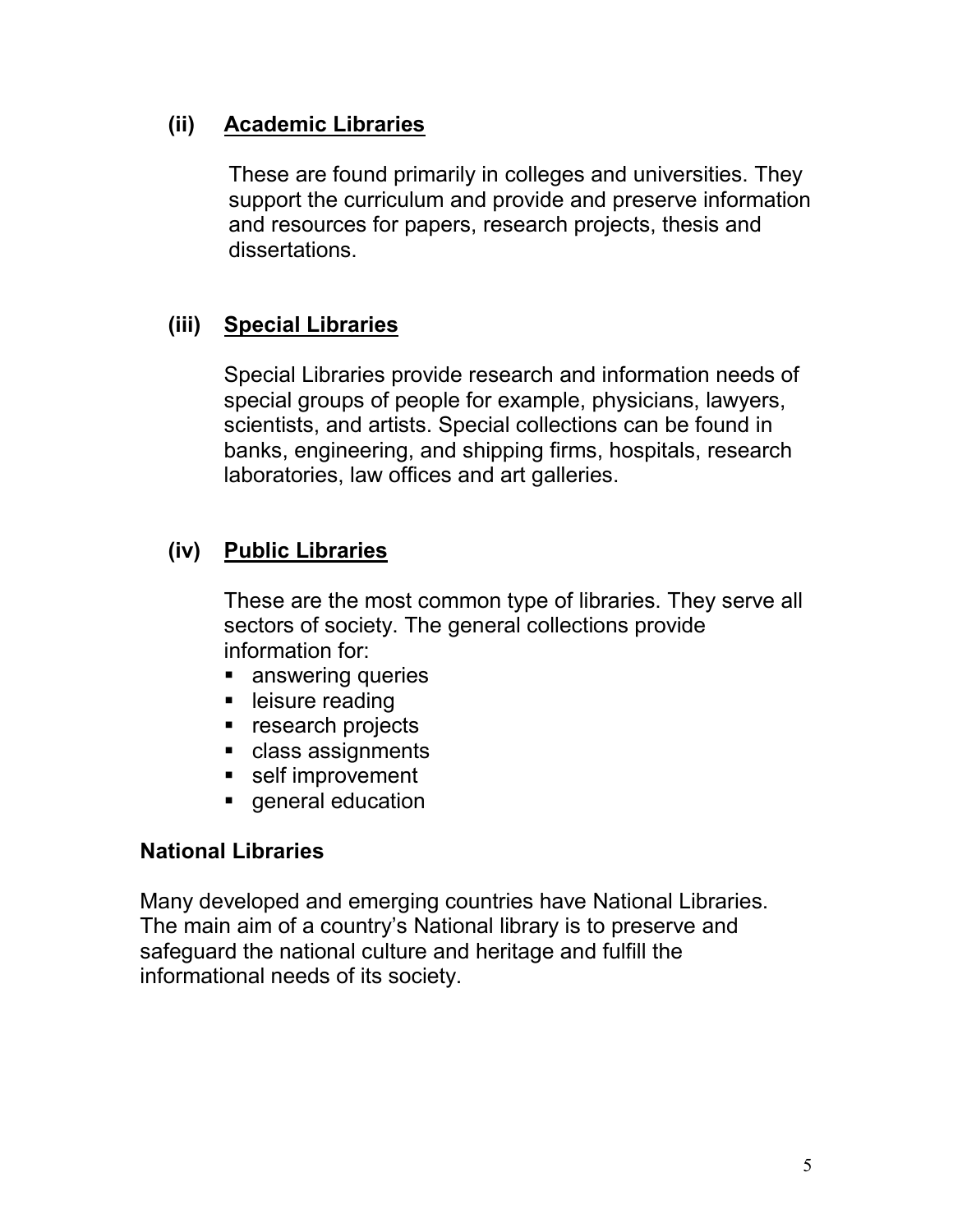#### A Brief History of Public Libraries In The Bahamas

The need to establish libraries in the Bahamas evolved from two main sources:

- > local communities which viewed them as a necessity for educational advancement or upward mobility, social recreation; and
- governments, which deemed it necessary to provide libraries to serve the communities. (Brennen, 2001)

The foundation was laid for the development of libraries as early as 1804, when populations increased following the migration of the loyalists of the late 18<sup>th</sup> century. The first libraries were started over 150 years ago and are still in existence today. They are the Nassau Public Library (1937), Inagua Public /Erickson Library, (1855) Harbour Island /Sir George Roberts Public Library, (1854) New Plymouth/ Green Turtle Cay Public Library (1862), Abaco and Governor's Harbour/ Haynes Public Library (1897), Eleuthera.

### Bahamas Library Service

Bahamas Library Service was established in 1999. Its main role is to unite the public libraries in New Providence and the Family Islands into one modern, automated system offering quality, standardized services in all islands.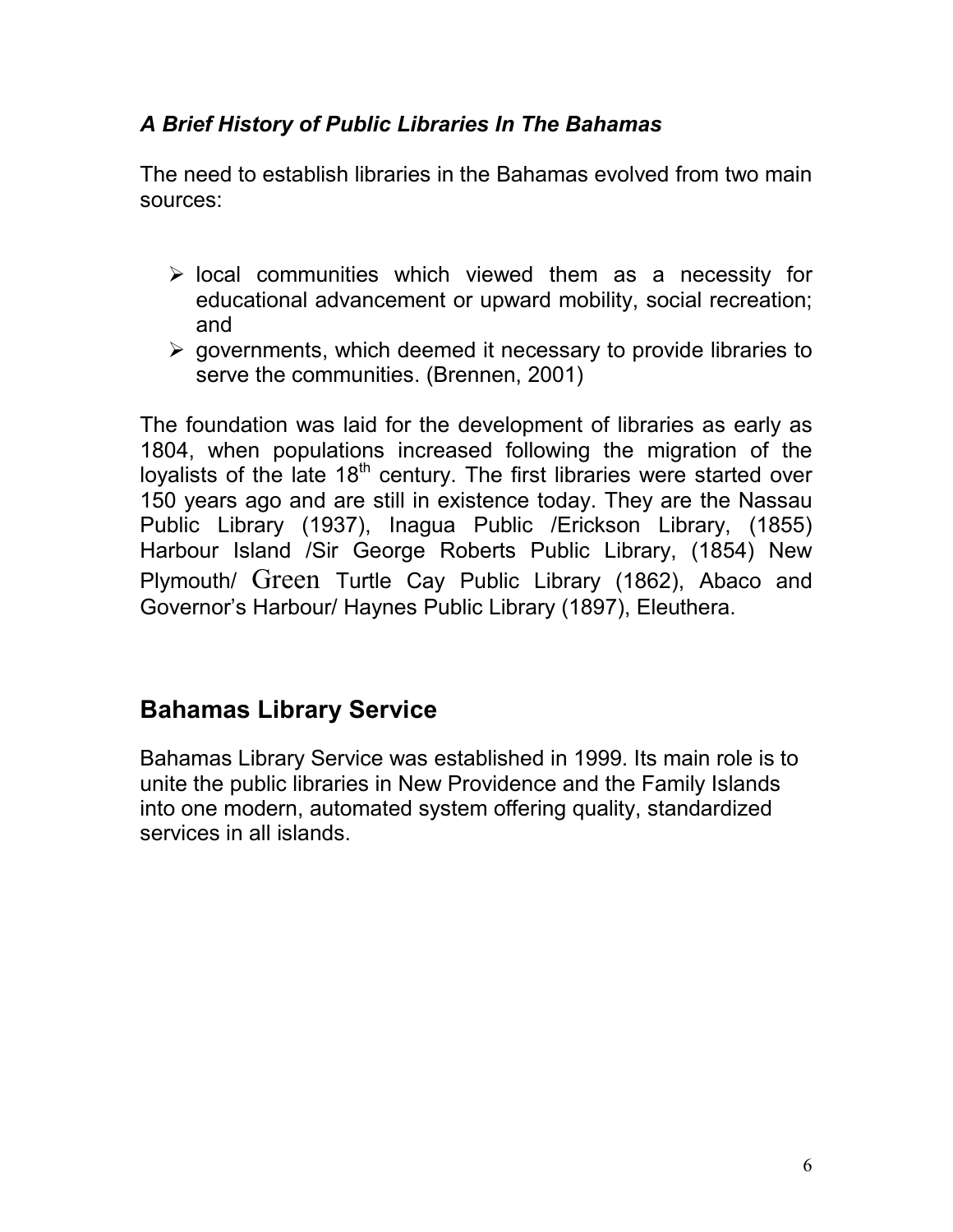#### VISION

To access a library system with a full complement of staff, possessing skills and competencies to meet the information and technological age of the 21<sup>st</sup> century. Our motto is 'Quality staff and service are hallmarks of good Public Libraries".

#### MISSION

To provide ready access to quality resources and services for all persons throughout the Commonwealth of The Bahamas in order to meet their intellectual, information and cultural needs; and to promote a spirit of sharing, cooperation and commitment to quality among all stakeholders.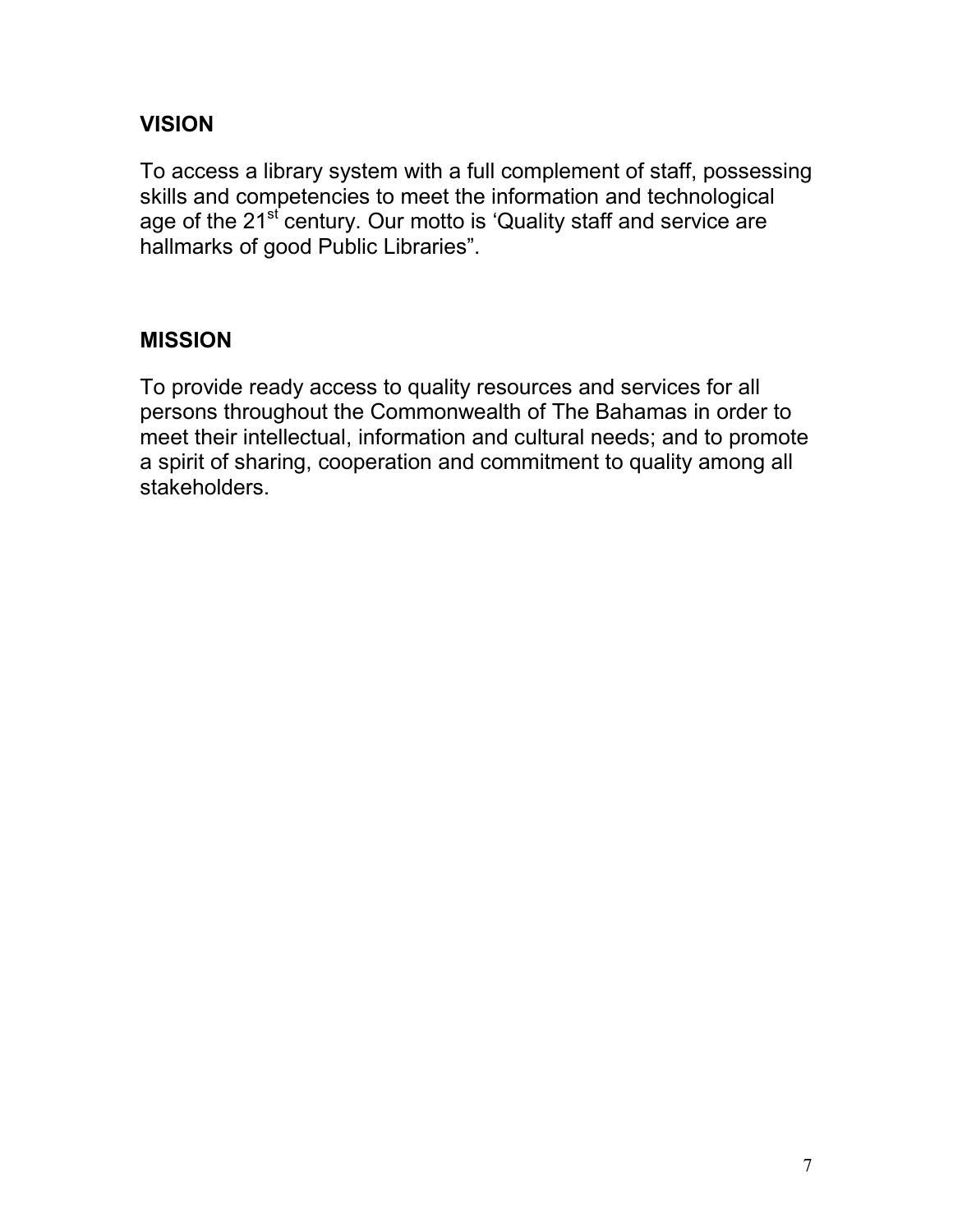## Goals and Objectives

- 1. To provide training as an ongoing process to maintain quality service in the public library system.
- 2. To increase the quota of professional librarians by providing opportunities for them to receive in-service to pursue a Master's in Library Science.
- 3. To increase and strengthen staff at Central Administration level.
- 4. To have new library legislation passed to ensure that library personnel matters regarding pensions and other benefits are satisfied.
- 5. To employ qualified librarians and other library workers to fill key areas of service in the public library system.
- 6. To expand 'Story Hour' and annual summer reading programmes to at least seven (17) public libraries in the country.
- 7. To standardize services in public libraries in the Commonwealth of The Bahamas.
- 8. To further development of the Central Technical Services at the Wulff Road Library.
- 9. To provide extended opening hours for all public libraries.
- 10. To have public libraries services automated to provide faster and more efficient service.
- 11. To expand and maintain http://www.balibs.org website
- 12. To compile a union catalog for the public library system.
- 13. To create a national bibliography.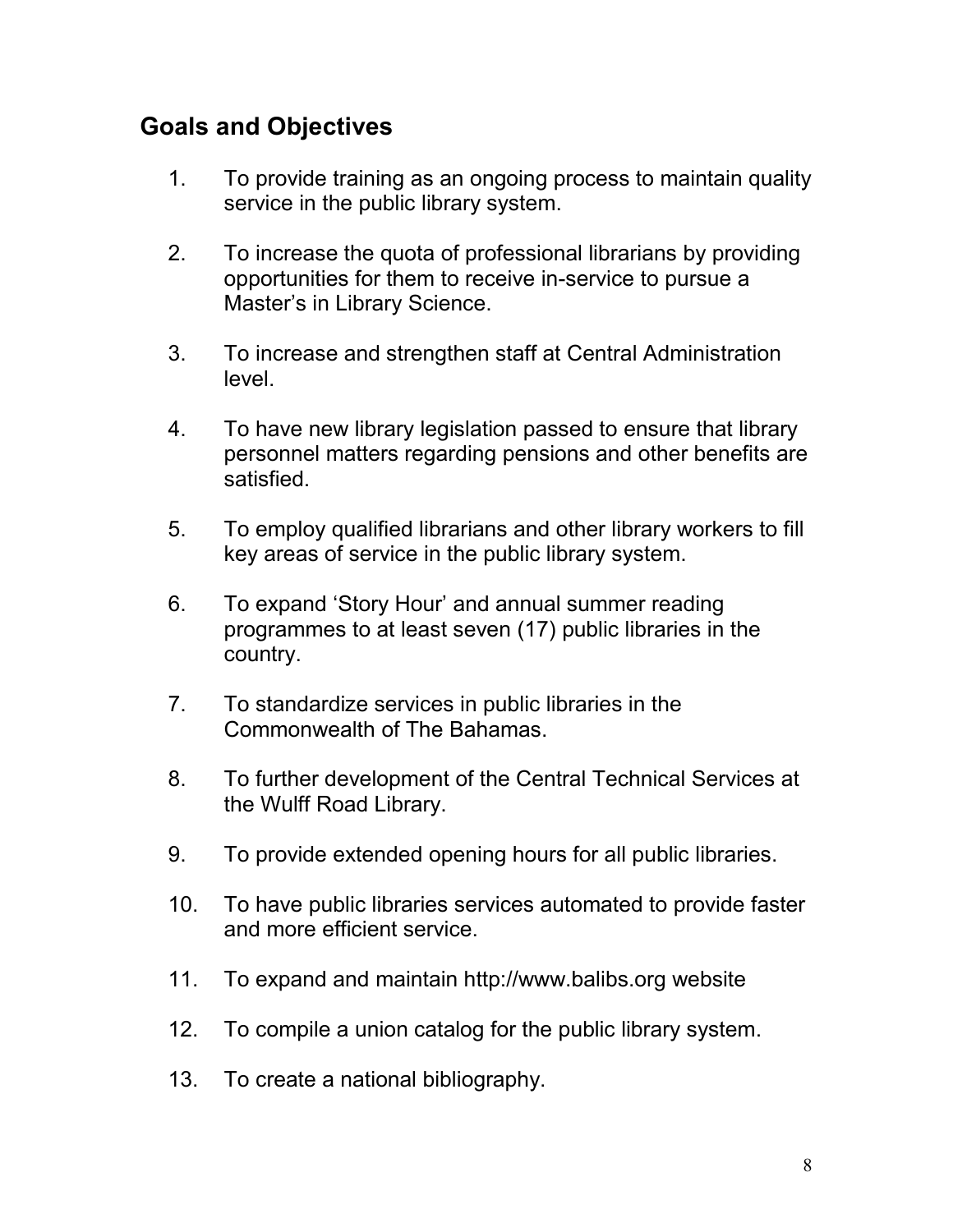### An Overview of Recruiting & Training Library Cadets (RTLC) Programme

The concept was discussed as early as 1994 as plans for a Teachers Cadet Programme was being implemented. In response to a call for projects by Information For All Programme (IFAP), UNESCO, the project entitled "Recruiting and Training Library Cadet for a sustainable Bahamas" was submitted in February 2005, and was approved in April of the same year.

## Philosophy

Its main purpose is to motivate young men and women to make Librarianship a profession of choice. Realizing that the profession is graying, some tangible and proactive steps need to be taken to recruit and train vibrant young people in the field of information that is growing by leaps and bounds.

The time has never been so ripe for students with information, communication and technological skills to play a vital role in society. Libraries and information centres are ideal places to not only demonstrate such skills but also to acquire information literacy skills that are crucial to succeed in the  $21<sup>st</sup>$  century.

The main objectives of the programme are:

- To increase the cadre of qualified library staff in The Bahamas;
- To identify promising intellectually capable young men and women who wish to choose professions in Library Science and information technology;
- To sensitize the Bahamian society of the important and critical role of library and information profession in the nation.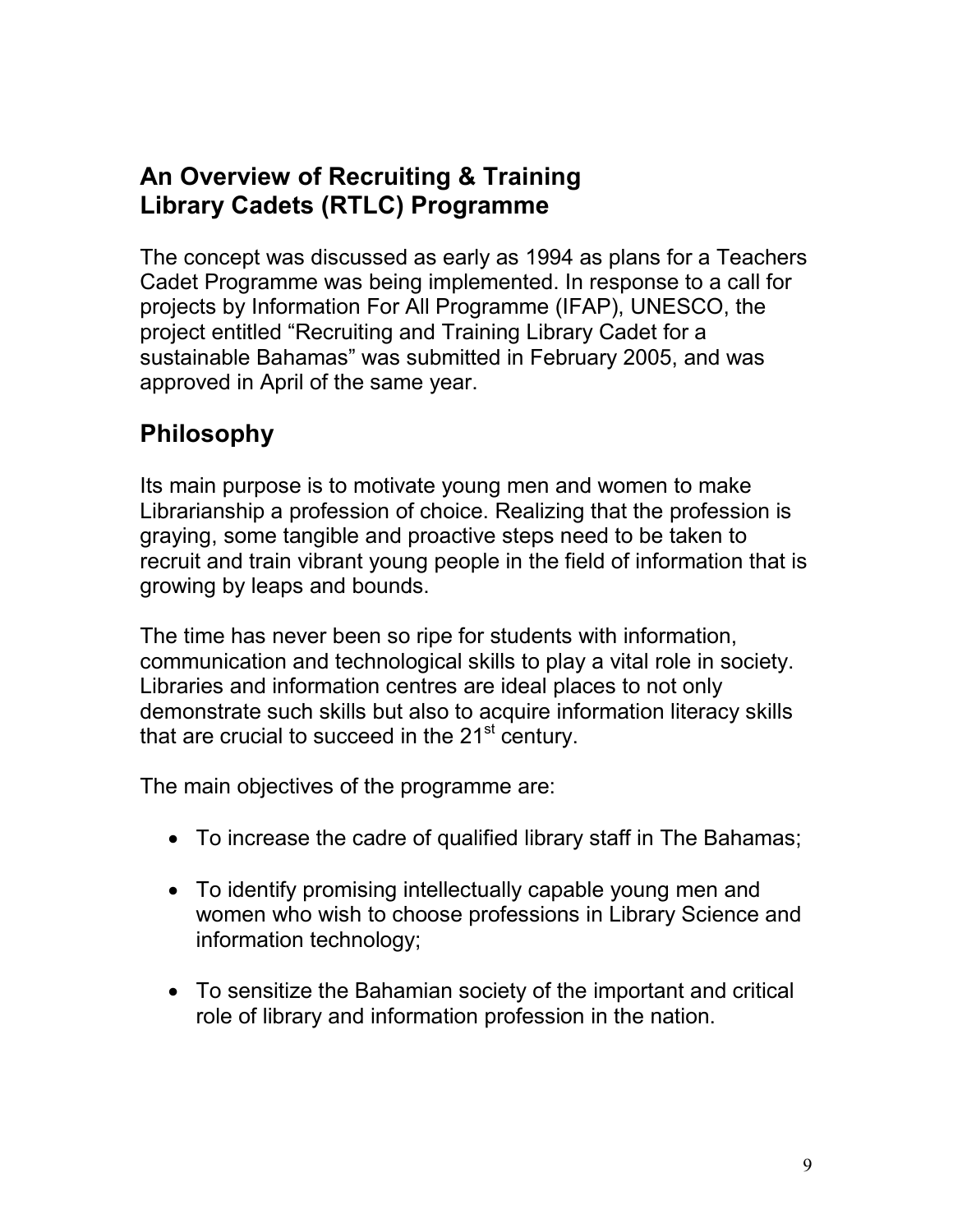## Academic qualifications

Cadet Librarian/Library Page

High school education in progress. The Library Page must be able to file materials within the appropriate classification scheme, particularly the Dewey system with Cutters. As with all employees, Library Pages must be able to courteously refer patrons/ clients to the appropriate service desk or area.

> Five BJC subjects pass with C or above including Mathematics and English

### OR

A cumulative GPA of 3.0

General interest in all subject areas

Potential to succeed in the profession of librarianship or Media specialist.

- Ability to understand and follow oral and written instructions in English at an 8th grade level.
- An awareness of the purposes and functions of the public library and the ability to learn routine library procedures.
- Requirement of twenty (20) hours at an assigned public library.

Physical Qualifications

- Ability to push and pull library book trucks.
- Carry up to 15 lbs. of books across the library.
- Stand for a long time in one area.
- Bend and stretch to reach high and low shelves.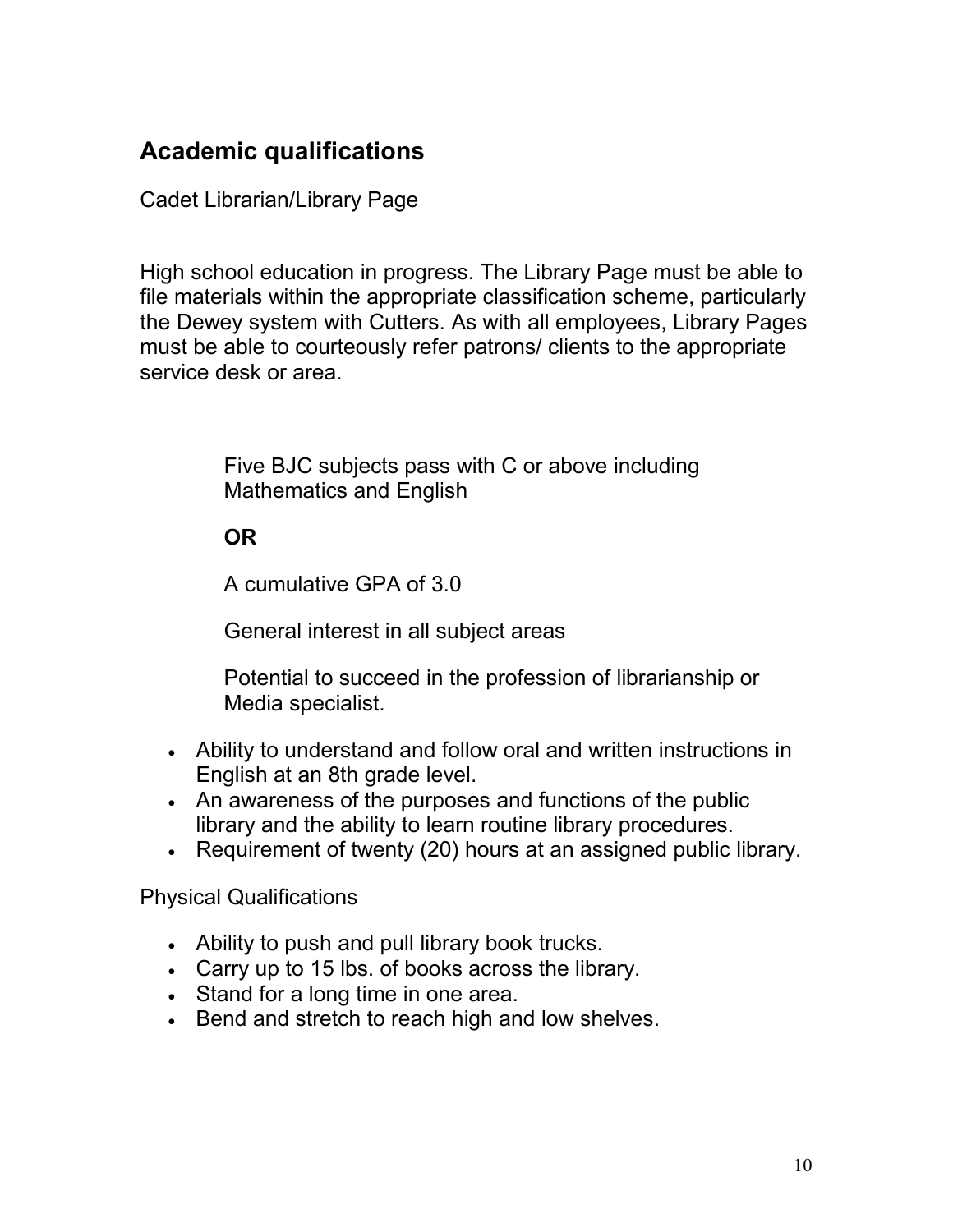## Developing skills for future Careers In Librarianship

Topics to be covered:

Definition of a library

#### Public or user services

-Reference using printed/and electronic resources

- -Databases
- -CD-ROM

-Research

-circulation of books and library materials

#### Technical Services

-Acquisitions

-Book processing

- -Classification/Cataloguing using Dewey Decimal System
- -Newspaper clippings/Vertical file

Areas of skill and concentration

- Projects a positive and pleasant attitude to the public and cooperates and maintains an effective relationship with other staff members as part of a team.
- Shelves library materials.
- Locates requested items.
- Puts books in order on shelves
- Assists staff with checking materials for damage and removing them from the shelves.
- Stamps and pockets new materials for circulation.
- Stamps date due cards.
- Adheres to library policies and procedures.
- Performs any other tasks as requested.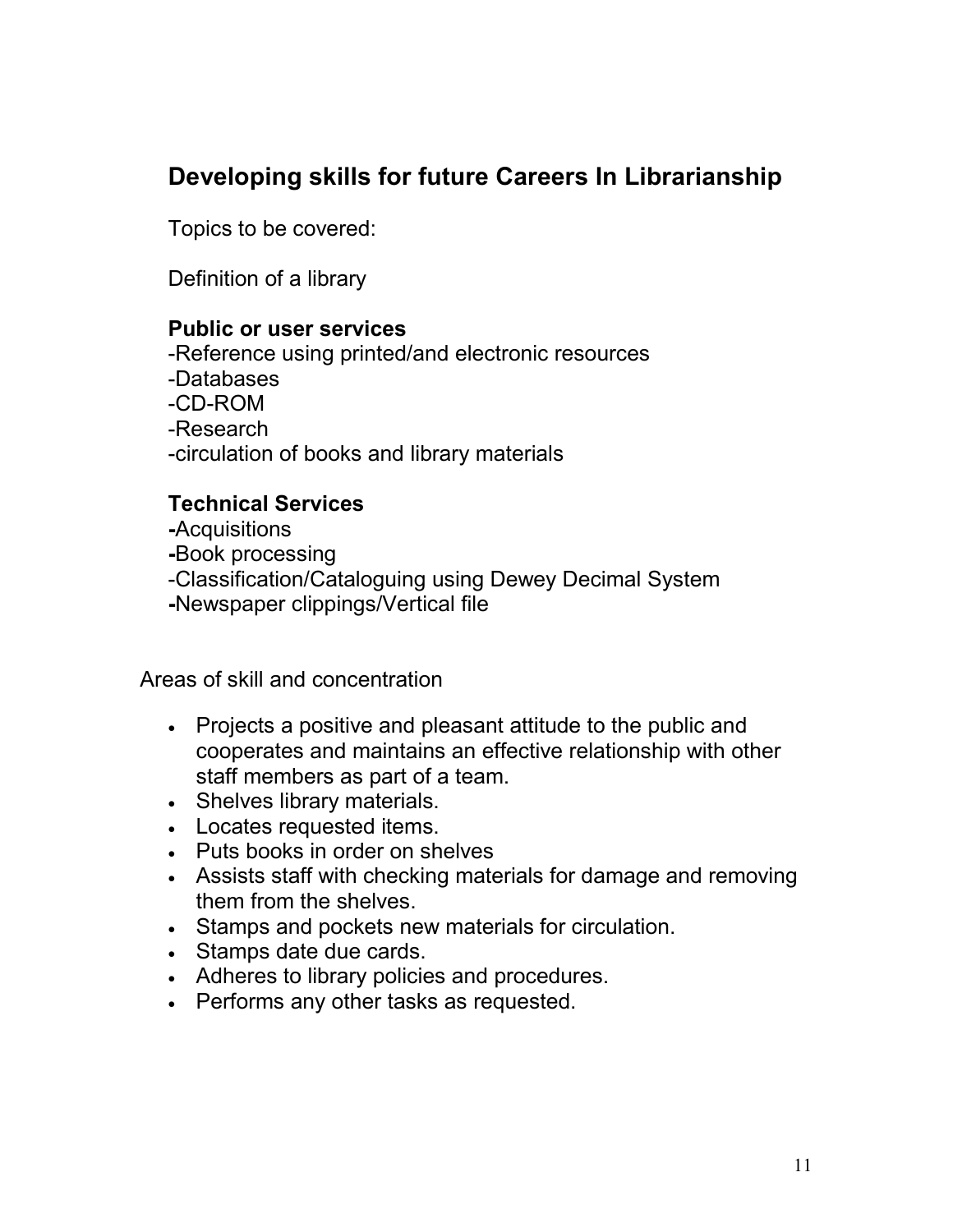### Activities to reinforce learning

Mentoring from supervisors and others

Educational videos promoting librarianship

Journal writing

Big 6 information skills

Focused groups

Field trips/Tours to libraries, museums and The Archives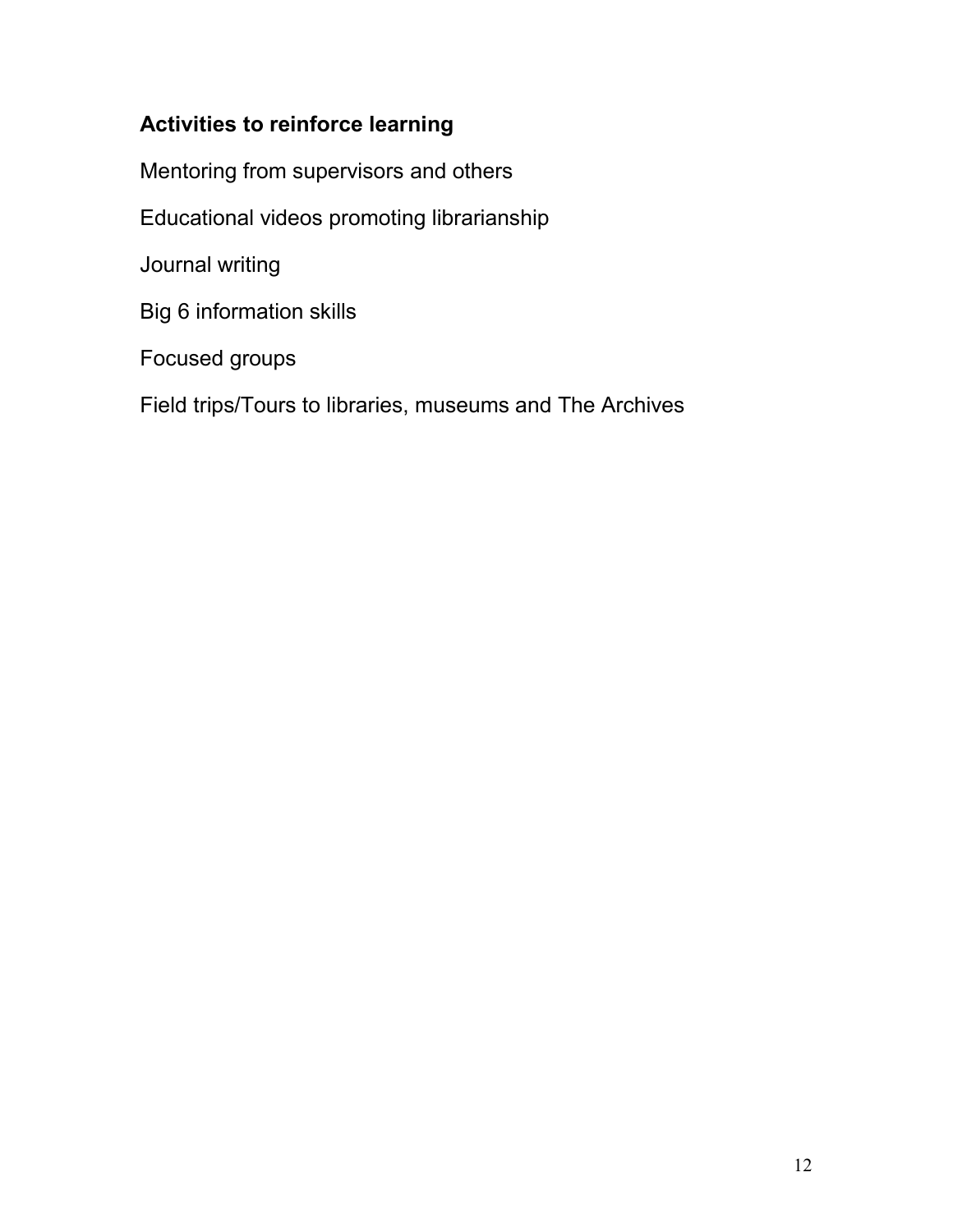## Benefits of the RTLC Programme

Your country needs you. There is a growing shortage of library workers and librarians in The Bahamas. When you help others, you help yourselves.

-Participants will receive a stipend

-Knowledge and experiences

-Eligible to receive partial tuition to pursue an Associate Degree in Library Science

#### Evaluation

The duration of pilot Library Cadet programme in conjunction with UNESCO is 1 year targeting 10-12 graders of Secondary High Schools in The Bahamas. During the programme and at the end of the first year, Heads of Department will assess and determine participant's interests, propensity for librarianship. Section Heads will receive the assistance of library supervisors who will be required to closely observe, monitor and evaluate the students' performance and progress. The ideal length of a sustainable programme is three years.

The following methods of evaluation would be included: Short quizzes (oral & written) Essays involving research 'Hands' on library work experience

#### Conclusion

It is anticipated that this inaugural Library Cadet programme would pave the way for young men and women to begin a rewarding career in Library and Information Science and encourage others to enter into a field that is vast with much potential for self growth and development.